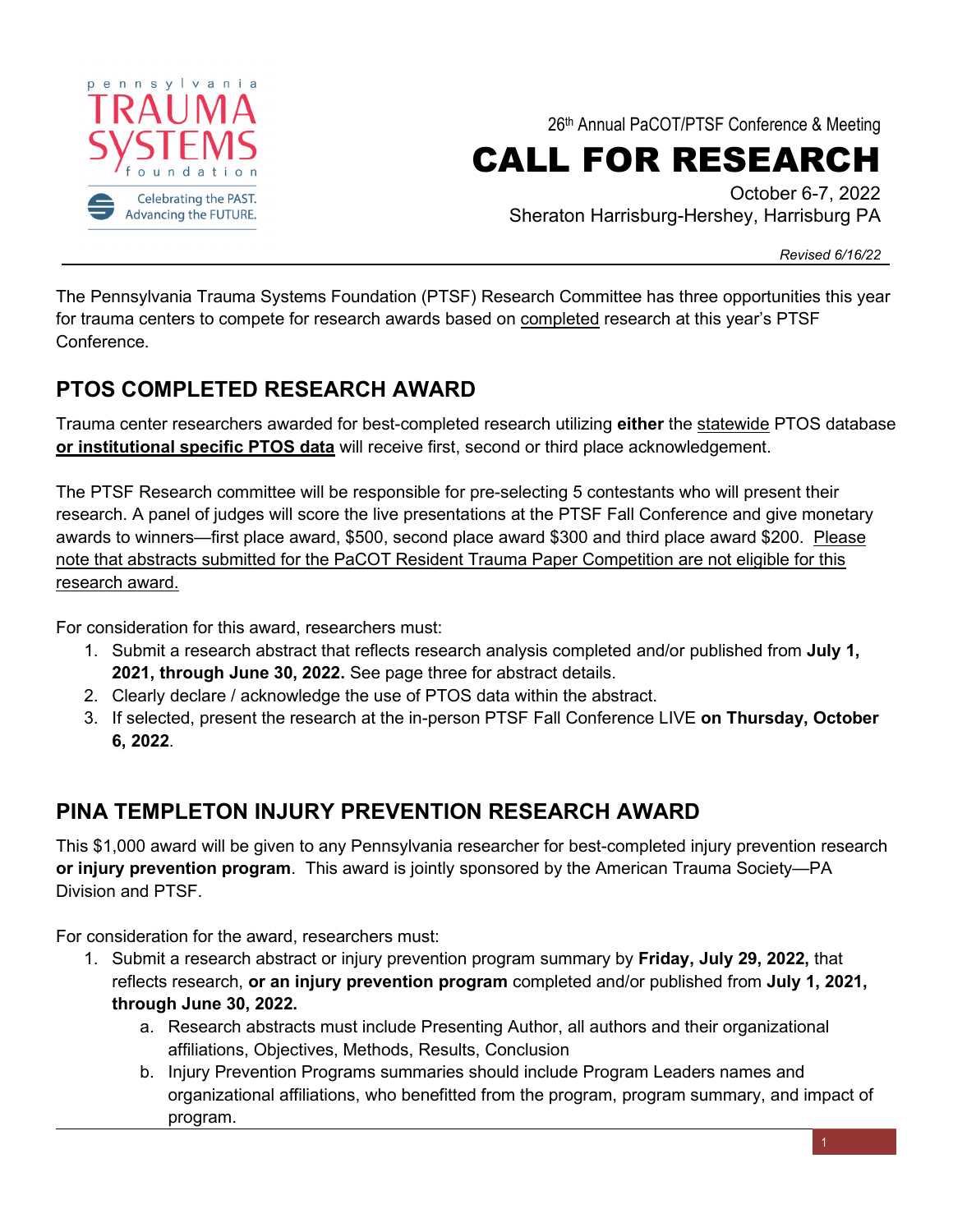

26th Annual PaCOT/PTSF Conference & Meeting

CALL FOR RESEARCH

October 6-7, 2022 Sheraton Harrisburg-Hershey, Harrisburg PA

*Revised 6/16/22*

2. The PTSF Research Committee in addition to PTSF Board will select research/injury programs for presentation at the in-person PTSF Fall Conference on **Thursday, October 6, 2022.**

Please note that an abstract submitted for the PaCOT Resident Paper Competition is not eligible for this research award.

*Note: Applicants not selected for the completed research and injury prevention competitions will be offered an opportunity to do a recording for the on-line POSTER SESSION.*

#### **On-line POSTER SESSION**

Instead of a traditional poster-session, presenters will pre-record a "quick-shot" poster session of no more than five slides that should last no longer than 5 minutes. These sessions will be available on the PTSF website for participants to view.

"Quick-shot" poster presenters must:

- 1. Submit a research abstract (see page 3 for details) that either showcases:
	- a. Research utilizing statewide PTOS data or hospital specific PTOS data.
	- b. Use of TQIP or Performance Improvement related studies/projects.

#### ▪ **IMPORTANT DATES** ▪

| PRESENTER NOTIFICATION DATE OF ACCEPTANCE  Friday, September 2, 2022                    |  |
|-----------------------------------------------------------------------------------------|--|
| Deadline for on-line poster session abstracts and recordings Friday, September 16, 2022 |  |
|                                                                                         |  |

Please submit abstracts to Stephanie Radzevick, Trauma Data Analyst at [sradzevick@ptsf.org](mailto:sradzevick@ptsf.org) Questions? Contact Stephanie or Juliet Altenburg at [jaltenburg@ptsf.org](mailto:jaltenburg@ptsf.org)